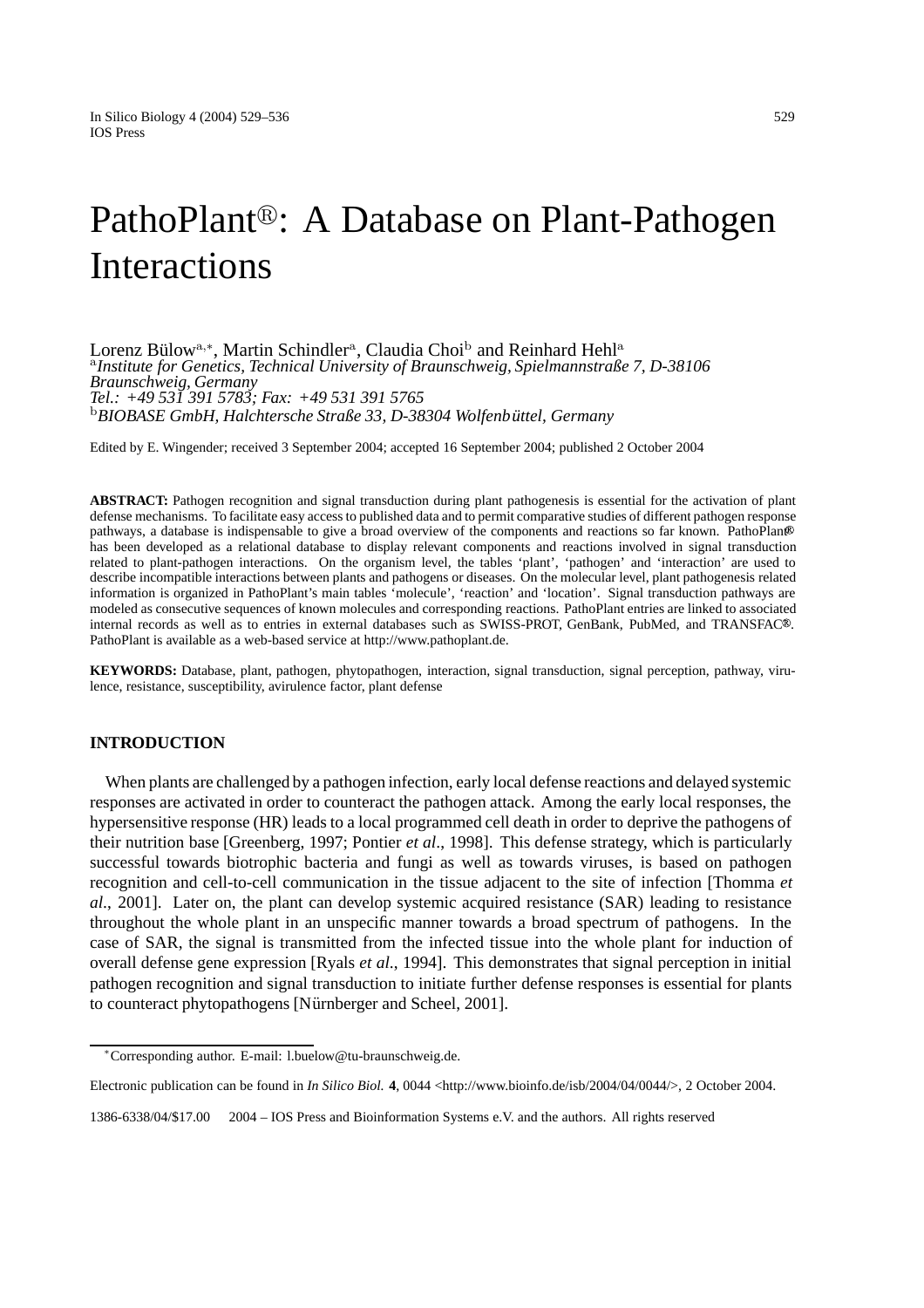Virulence of the pathogen or resistance of the plant is race-specific. The gene-for-gene hypothesis postulates that a specific avirulence signal from the pathogen is recognized by a corresponding plant resistance gene product resulting in a defense response of the plant [Hammond-Kosack and Jones, 1997]. It has been shown for the tomato-*Pseudomonas syringae* pv. *tomato* interaction that the presence of the resistance gene Pto and avirulence gene avrPto determines gene-for-gene specificity in this plantpathogen interaction [Scofield *et al*., 1996; Tang *et al*., 1996]. In a potentially compatible interaction, i.e. an interaction of a virulent pathogen with a susceptible plant, the plant's susceptibility or the virulence of the pathogen is dependent on the strain of the pathogen and the variety of the plant. So far, no comprehensive database has been developed that combines and interconnects information on signal transduction components on molecular level and specific plant-pathogen interactions on organism level.

The TRANSPATH<sup>®</sup> database is a database on signal transduction pathways with a focus on pathways involved in the regulation of transcription factors in mammals, mainly human, mouse and rat [Schacherer *et al.*, 2001; Krull *et al.*, 2003; Choi *et al.*, 2004]. It is linked to the TRANSFAC<sup>®</sup> database that represents a comprehensive database on eukaryotic transcription factors and their respective DNA-binding sites [Matys *et al*., 2003]. Organisms from which the transcription factors are derived are not restricted to vertebrates. Also factors from insects, nematodes, fungi, and plants are annotated in TRANSFAC. In contrast, the PRODORIC database organizes information on gene expression of prokaryotes and integrates this information into regulatory networks [Münch et al., 2003]. The GeneNet database harbors data on gene regulation of sets of genes functioning in a coordinated manner to control vital processes in organisms of all types including plants [Kolchanov *et al*., 2000; Kolchanov *et al*., 2002]. These databases are not specific for plant-pathogen interactions. Thus, the PathoPlant  $\mathcal{O}_0$  database has been created to link specific plants and pathogens with the corresponding signal transduction pathways during their interactions. The objectives of PathoPlant are to give a comprehensive overview about specific plant-pathogen interactions and to link this information to signal perception and transduction components. This may allow identification of missing links in signal transduction pathways, deduction of the function of novel proteins by comparison with known signal transduction pathways, estimation of virulence of pathogens and resistance of plants by analysis of similar plant-pathogen interactions, and finally, may contribute to the development of strategies for improving resistance of plants by genetic engineering after identification of the missing signal transduction component or resistance factor in a compatible interaction.

## **SYSTEM AND METHODS**

The PathoPlant database structure was initially established in UML and then implemented as a relational database on a Microsoft SQL Server 2000 System. The structure of PathoPlant basically consists of the main tables 'plant', 'pathogen', and 'interaction' on the organism level and of the main tables 'molecule', 'reaction', and 'location' on the molecular level (Fig. 1). On molecular signal transduction level, the structure of the PathoPlant database is partly based on the TRANSPATH database [Krull *et al*., 2003] which has been adapted and extended to meet the specific requirements for a phytopathological database. In contrast to TRANSPATH, PathoPlant models not only signal transduction components and reactions between molecules but covers also interactions between plants and pathogens and therefore enables linking of specific signal transduction reactions on molecular level to the corresponding specific interactions between the organisms.

Molecular signal perception and signal transduction mechanisms are stored in the table 'reaction' that is linked to the corresponding entries of the participating molecules in the table 'molecule'. The table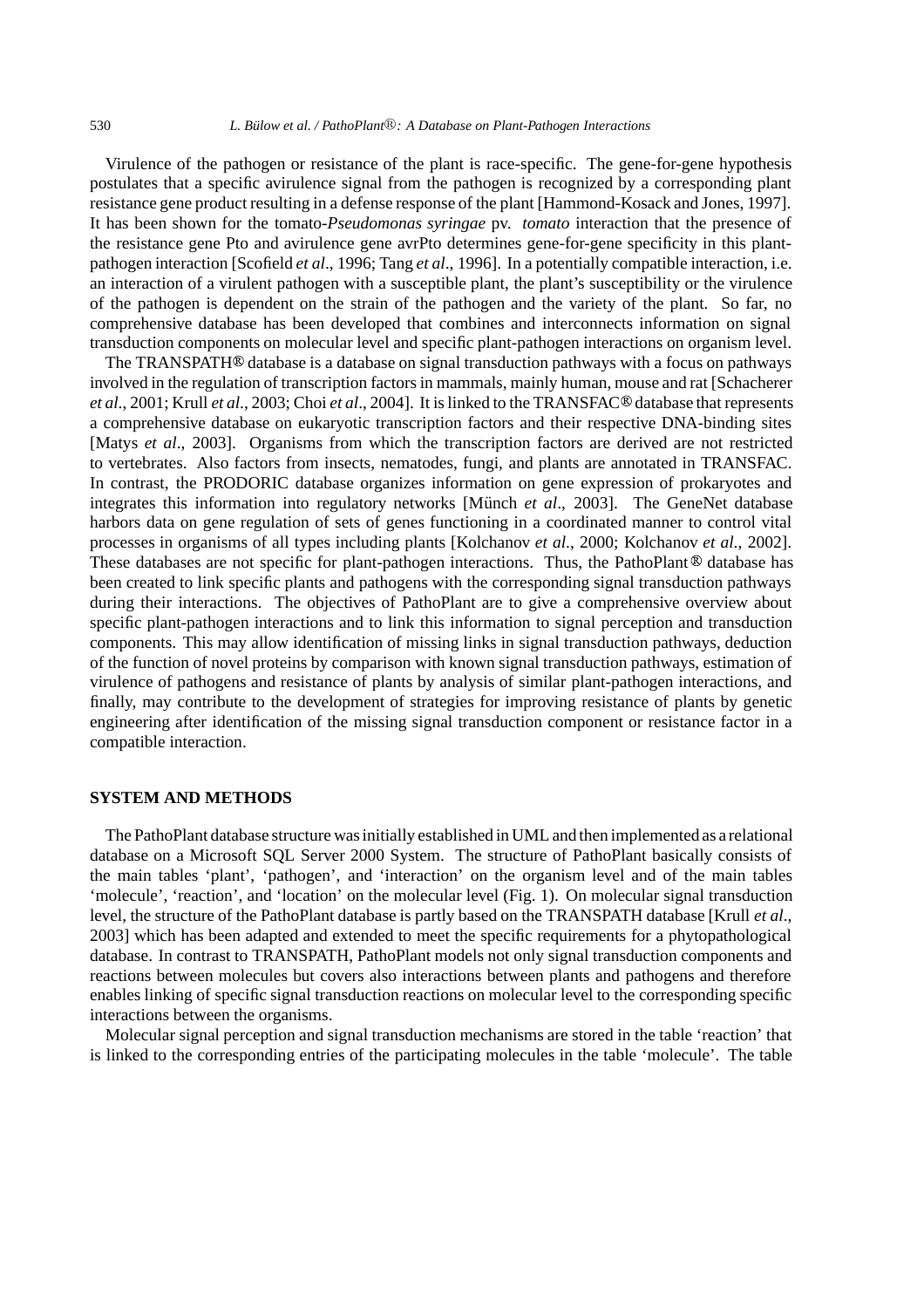

Fig. 1. Part of the E/R-diagram of the PathoPlant database with the main tables and comments on selected tables.

'location' was created to store information where a molecule is located or a reaction takes place and can be recorded on organ, on tissue type as well as on organelle level. If known, the table 'motif' linked to a molecule entry provides a description of the functional domains of a protein. On organism level, information on the plants and pathogens involved in plant-pathogen interactions is organized in the tables 'plant' and 'pathogen'. Data about the interactions between the organisms is stored in the table 'interaction'. In this table, specific data on the type of interaction, virulence of the pathogen, resistance or susceptibility of the plant, and disease symptoms are given. The organisms as well as the interactions are classified hierarchically enabling navigation to the more specific or more general record.

Via the table 'reference', entries are linked to the related publications where the information was extracted from. Links to external databases are established through the table 'hyperlink'. The table 'annotate' was included to display linkable comments such as a cross reference to a pathway map. The entries in the table 'reaction' are qualified according to the material and method employed in the experimental procedure to determine the accuracy of the mechanism stated in the database. Therefore, the table 'quality' was introduced into the database structure and linked to the tables 'reaction' and 'location'. A scoring system that is analogous to the system used in the TRANSPATH database [Schacherer *et al*., 2001; Krull *et al*., 2003; Choi *et al*., 2004] automatically assigns a quality value to each combination of material and method. This system is also used to assess the accuracy of the location information provided. In total, the PathoPlant database consists of 49 tables including link tables.

## **IMPLEMENTATION AND WEB INTERFACE**

An interactive web interface implemented on an Apache web server running on a Linux operation system was developed for access via internet at http://www.pathoplant.de. The web interface enables direct access to the information stored in the database through multiple search functions. A specific signal transduction component from the table 'molecule', a plant, a pathogen, or a plant-pathogen interaction can be searched by directly submitting the search term in the 'Quick search' form. This term will be found if present in the fields for the 'name', 'full name' or 'synonym'. The 'Advanced search' form allows restriction of the submitted search term to specific attributes. Multiple queries can be combined using either the AND or the OR operator. A result list displays the matching entries in a table where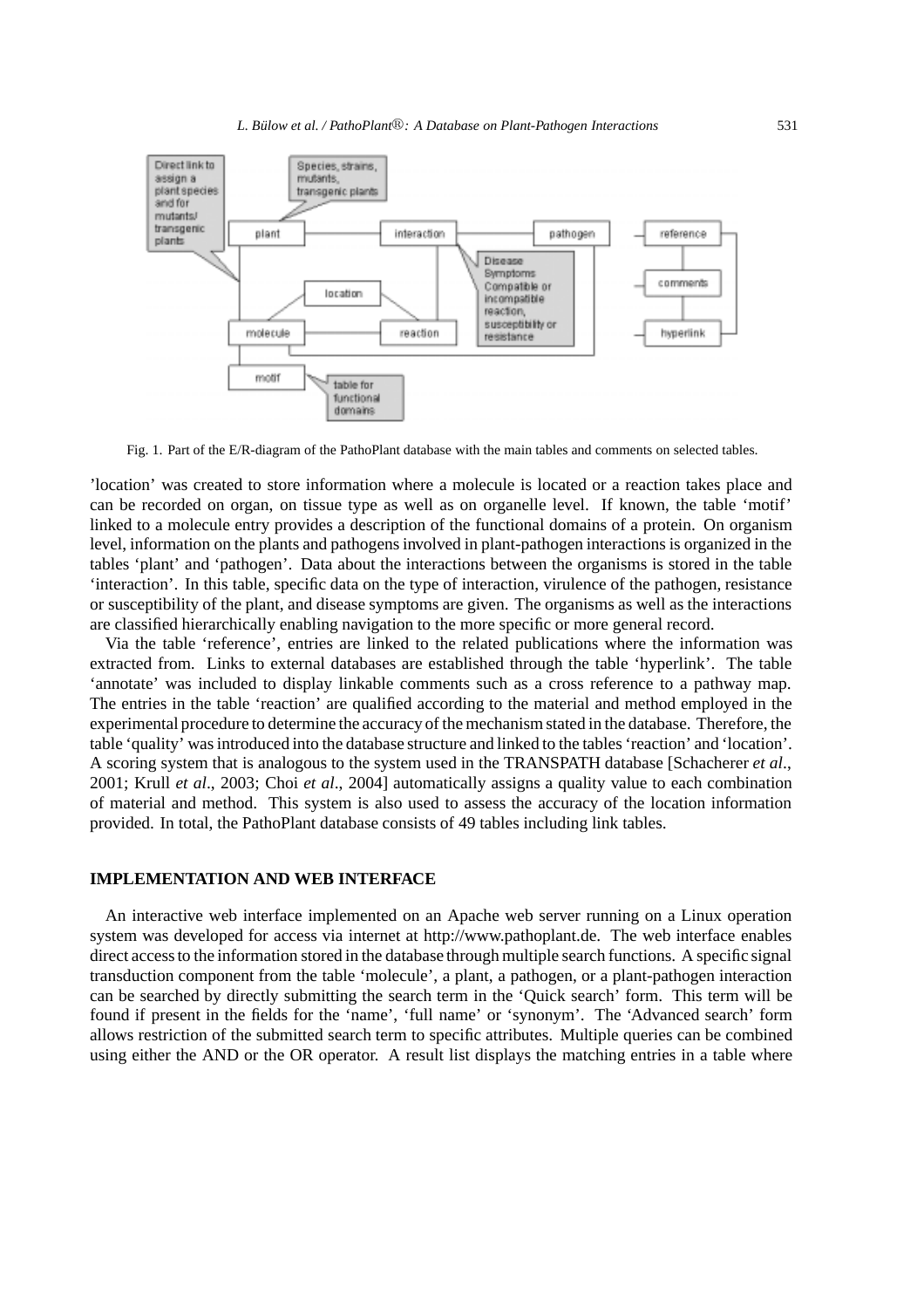#### 532 *L. Bulow ¨ et al. / PathoPlant: A Database on Plant-Pathogen Interactions*



Fig. 2. Map of the Ethylene signal transduction pathway in *Arabidopsis thaliana* implemented in the PathoPlant web interface.

they are directly linked to the corresponding record displays. Furthermore, the search can be refined by submitting additional search terms to specific attributes that are then applied for a search within the results list. This process can be repeated with the resulting list if necessary. If the accession number of a specific entry is known, e.g. from a previous database query, the search by accession number offers a rapid way that leads directly to the corresponding record. For plant species, pathogen species, and interactions between organisms, a graphical search function enables comfortable access without necessity of knowing the precise determinations resulting in a list of all available organisms and interactions.

The entries are directly accessible from the search results list. The record display is divided into a section with general information and a section with links to other related entries in PathoPlant and links to external databases. In the case of signal transduction components, a link leads to a graphical overview displaying the related pathway molecules and reactions (Fig. 2). In this pathway map, each molecular component and each reaction is linked to the corresponding record.

## **DATABASE CONTENT**

Currently, 104 interaction records related to 47 plant and 29 pathogen entries with the corresponding references and hyperlinks are annotated in PathoPlant. The current database content of the PathoPlant database is displayed in Table 1 (status as of September 2004). All information annotated in PathoPlant is extracted manually out of published literature. In the case of reactions between molecules and location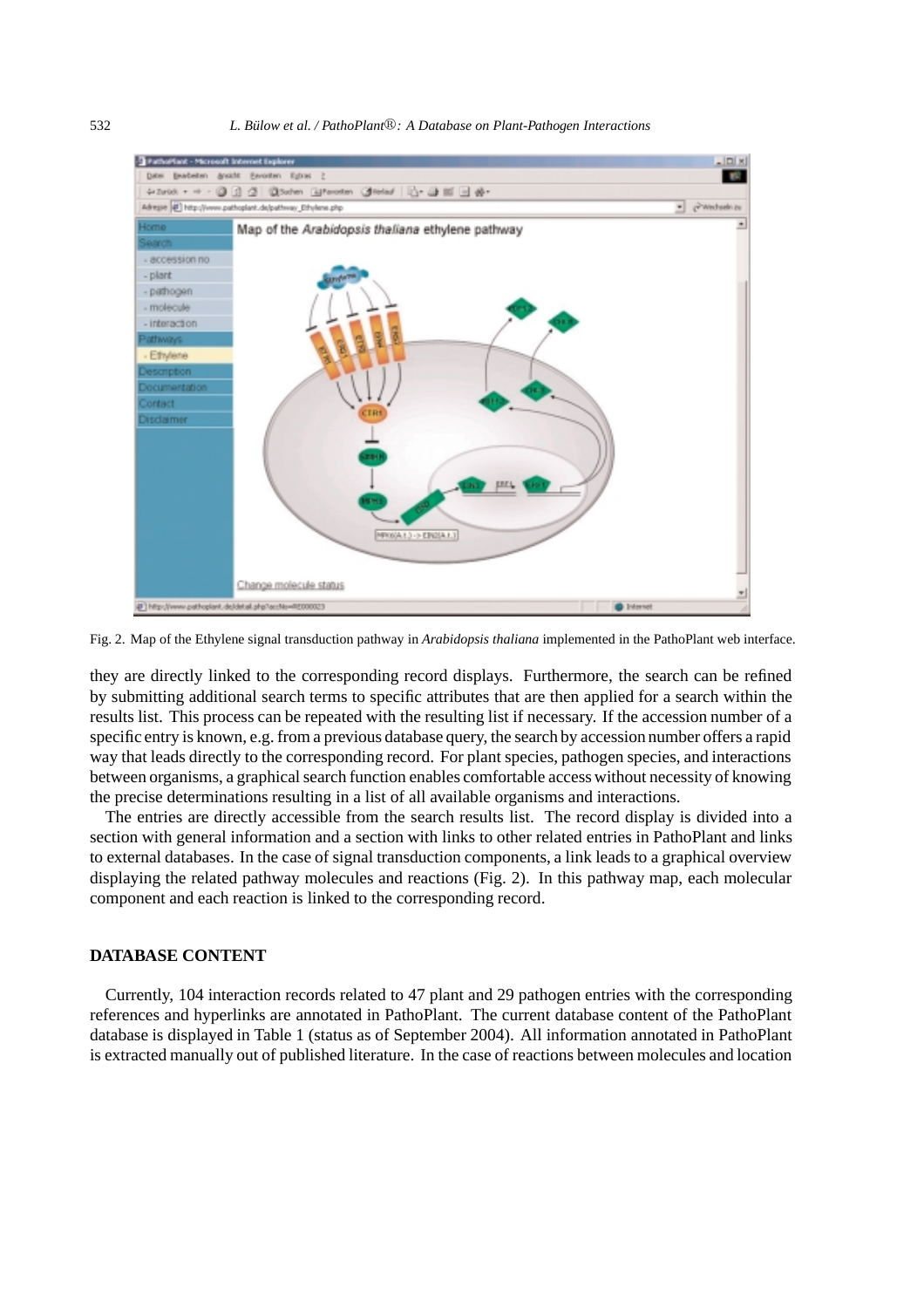Table 1

| Database content of the PathoPlant<br>database, status as of September 2004 |                |
|-----------------------------------------------------------------------------|----------------|
| Table                                                                       | No. of records |
| plant                                                                       | 47             |
| pathogen                                                                    | 29             |
| interaction                                                                 | 104            |
| molecule                                                                    | 50             |
| reaction                                                                    | 26             |
| reference                                                                   | 205            |
| comment                                                                     | 19             |
| hyperlink                                                                   | 439            |

of molecules and reactions, the results are assessed automatically by a scoring system to determine the reliability of the information. This score depends on the material and the method employed in the underlying experiment.

An example of a signal transduction pathway annotated in PathoPlant is the ethylene pathway in *Arabidopsis* thaliana shown in Fig. 2. Ethylene is a plant hormone not only acting as a signal molecule in plant development [Abeles *et al*., 1992] but is also involved in the plant's defense response [Knoester *et al*., 1998; Lund *et al*., 1998; Penninckx *et al*., 1998; Devadas *et al*., 2002]. Furthermore, the ethylene pathway is one of the best characterized signal transduction pathways in plants. Therefore, proteins from *Arabidopsis thaliana* related to ethylene signal perception and signal transduction were annotated and displayed graphically in a pathway map (Fig. 2). In this map, signal transduction molecules are displayed as green symbols if their status is active, and inactive molecules are shown in red. According to this, the arrows between the molecules indicate activation, and the blunt-ended lines represent inhibition. Ethylene is recognized by five homologous membrane-bound receptors that are negatively regulated by ethylene and inactivated by the binding of the signal molecule resulting in a reverted signal in the presence of ethylene indicated as red molecules in Fig. 2 [Chang *et al*., 1993; Hua *et al*., 1995; Hua *et al*., 1998; Sakai *et al*., 1998]. These inactive receptors do not transmit the signal on CTR1 [Kieber *et al*., 1993; Clark *et al*., 1998], a MAP kinase kinase kinase, which in consequence is also inactive in the presence of ethylene. CTR1 represents the starting point of a MAP kinase cascade. The presence of a cascade has been proposed since the identification of CTR1 but the missing members were unknown [Stepanova and Ecker, 2000; Wang *et al*., 2002]. It was demonstrated recently that a MAP kinase kinase and a MAP kinase expressed in stress-induced plants are the missing components in this cascade of the ethylene pathway [Ouaked *et al*., 2003]. In the course of signal transmission through this cascade, the signal is reverted again resulting in active (green in Fig. 2) MPK6 in the presence of ethylene. The signal is then transmitted via EIN2 into the nucleus [Alonso *et al*., 1999] and the transcription factor EIN3 activates expression of primary ethylene responsive genes [Chao *et al*., 1997]. Among them, a second transcription factor, ERF1, is expressed driving expression of secondary ethylene responsive genes like beta-chitinase and plant defensin as pathogenesis related proteins [Solano *et al*., 1998]. The changed status of the molecules in the absence of ethylene is displayed by clicking on the link 'Change molecule status' below the map (Fig. 2).

PathoPlant is focused in the initial annotation phase on different ecotypes of *Arabidopsis thaliana*, different strains of *Pseudomonas syringae* and is describing the specific interactions between these organisms as well as the corresponding avirulence proteins. *Pseudomonas syringae* pv. *tomato* not only infects tomato plants causing bacterial speck disease but is also able to infect *Arabidopsis thaliana* [Dong *et al*., 1991]. The interactions of different *Pseudomonas syringae* pv. *tomato* strains with diverse ecotypes of *Arabidopsis thaliana* are in accordance with the gene-for-gene hypothesis that postulates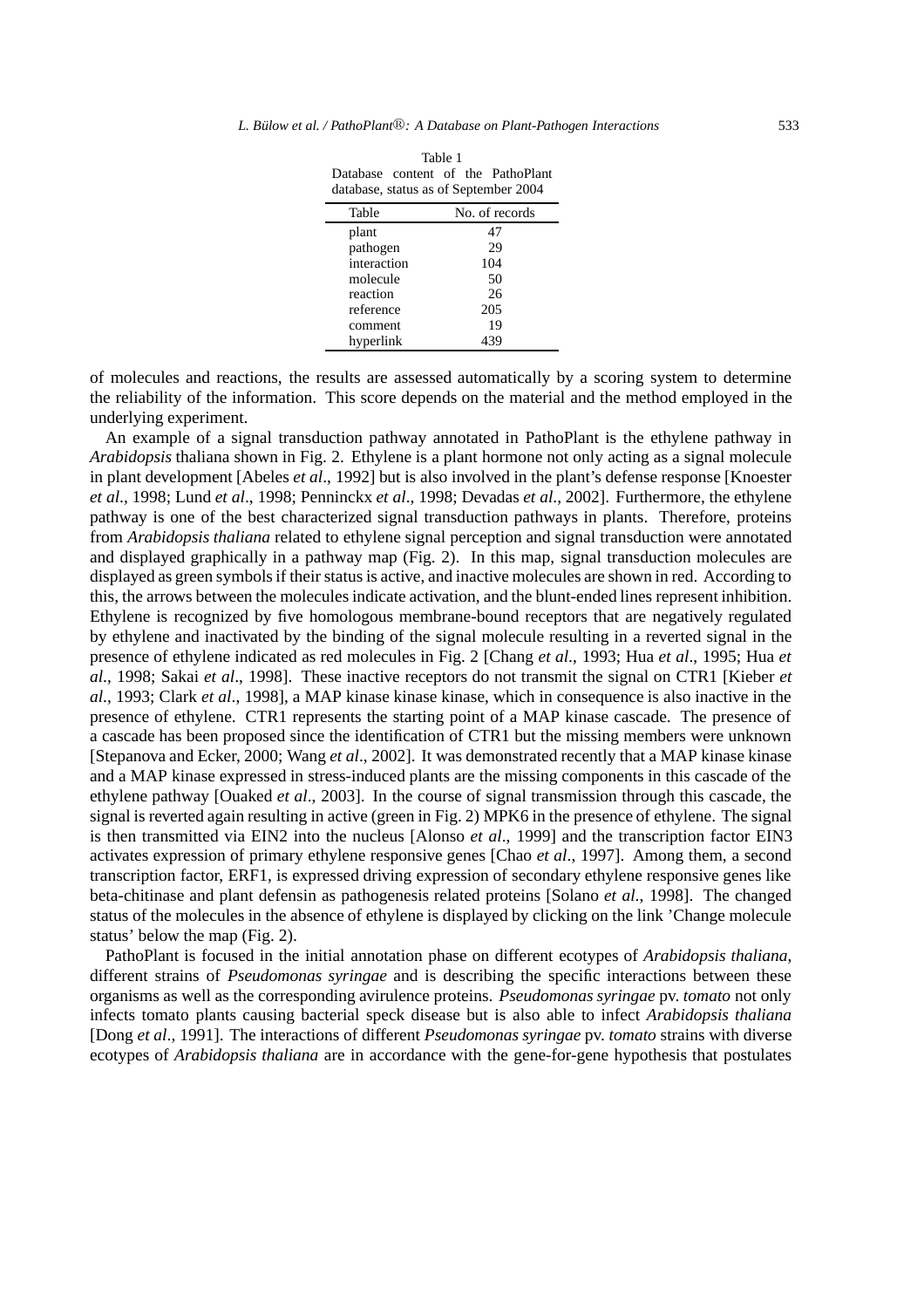corresponding avirulence genes of the pathogen and resistance genes of the plant resulting in a dependence of resistance or susceptibility on the encounter of a specific pathogenic strain with the matching ecotype of a plant [Whalen *et al*., 1991]. The *Arabidopsis thaliana-Pseudomonas syringae* interaction has evolved into a model system to study bacterial interactions with plants (Ausubel *et al*., 1995]. New screening methods for potential avirulence genes have been developed using *Arabidopsis thaliana* and *Pseudomonas syringae* as model organisms [Guttman *et al*., 2002; Greenberg and Vinatzer, 2003]. Additionally, the genomic sequencing of *A. thaliana* ecotype Columbia and strain DC3000 from *P. syringae* pv. *tomato* has been completed recently [Arabidopsis Genome Initiative, 2000; Buell *et al*., 2003].

The PathoPlant database content is continuously extended and updated. In the future, links to expression data from published microarray experiments with *Arabidopsis thaliana* after treatment with phytopathogens and elicitors will be incorporated into PathoPlant. The recent establishment of the AthaMap database may provide an attractive opportunity to identify target genes regulated in plantpathogen interactions based on common regulatory elements in their promoters [Steffens el al., 2004].

## **CONCLUSION**

Signal perception and signal transduction is essential for plants to recognize a pathogen and counteract the pathogen's infection. PathoPlant has been developed as a new database that combines information of specific plant-pathogen interactions on organism level and data about signal transduction on molecular level related with plant pathogenesis. PathoPlant will help to predict the function of newly discovered proteins and will help to place them in the context of a signal transduction network. By comparing susceptible with resistant plant species or races, PathoPlant may enable the development of new resistance strategies via genetic engineering.

## **ACKNOWLEDGMENTS**

We would like to thank our colleagues from the Institute for Microbiology and the Institute of Information Systems, TU Braunschweig, for support in the development of the PathoPlant database structure. This project is part of the Intergenomics Center (http://www.intergenomics.de) funded by the German Federal Ministry for Education and Research, BMBF, Grant No. 031U110C/031U210C.

## **REFERENCES**

- *•* Abeles, F. B., Morgan, P. W. and Saltveit, M. E. Jr. (1992). Ethylene in plant biology. 2nd ed. Academic Press, San Diego.
- *•* Alonso, J. M., Hirayama, T., Roman, G., Nourizadeh, S. and Ecker, J. R. (1999). EIN2, a bifunctional transducer of ethylene and stress responses in *Arabidopsis*. Science **284**, 2148-2152.
- *•* Arabidopsis Genome Initiative (2000). Analysis of the genome sequence of the flowering plant *Arabidopsis thaliana*. Nature **408**, 796-815.
- *•* Ausubel, F. M., Katagiri, F., Mindrinos, M. and Glazebrook, J. (1995). Use of *Arabidopsis thaliana* defense-related mutants to dissect the plant response to pathogens. Proc. Natl. Acad. Sci. USA **92**, 4189-4196.
- *•* Buell, C. R., Joardar, V., Lindeberg, M., Selengut, J., Paulsen, I. T., Gwinn, M. L., Dodson, R. J., Deboy, R. T., Durkin, A. S., Kolonay, J. F., Madupu, R., Daugherty, S., Brinkac, L., Beanan, M. J., Haft, D. H., Nelson, W. C., Davidsen, T., Zafar, N., Zhou, L., Liu, J., Yuan, Q., Khouri, H., Fedorova, N., Tran, B., Russell, D., Berry, K., Utterback, T., Van Aken, S. E., Feldblyum, T. V., D'Ascenzo, M., Deng, W. L., Ramos, A. R., Alfano, J. R., Cartinhour, S., Chatterjee, A. K., Delaney,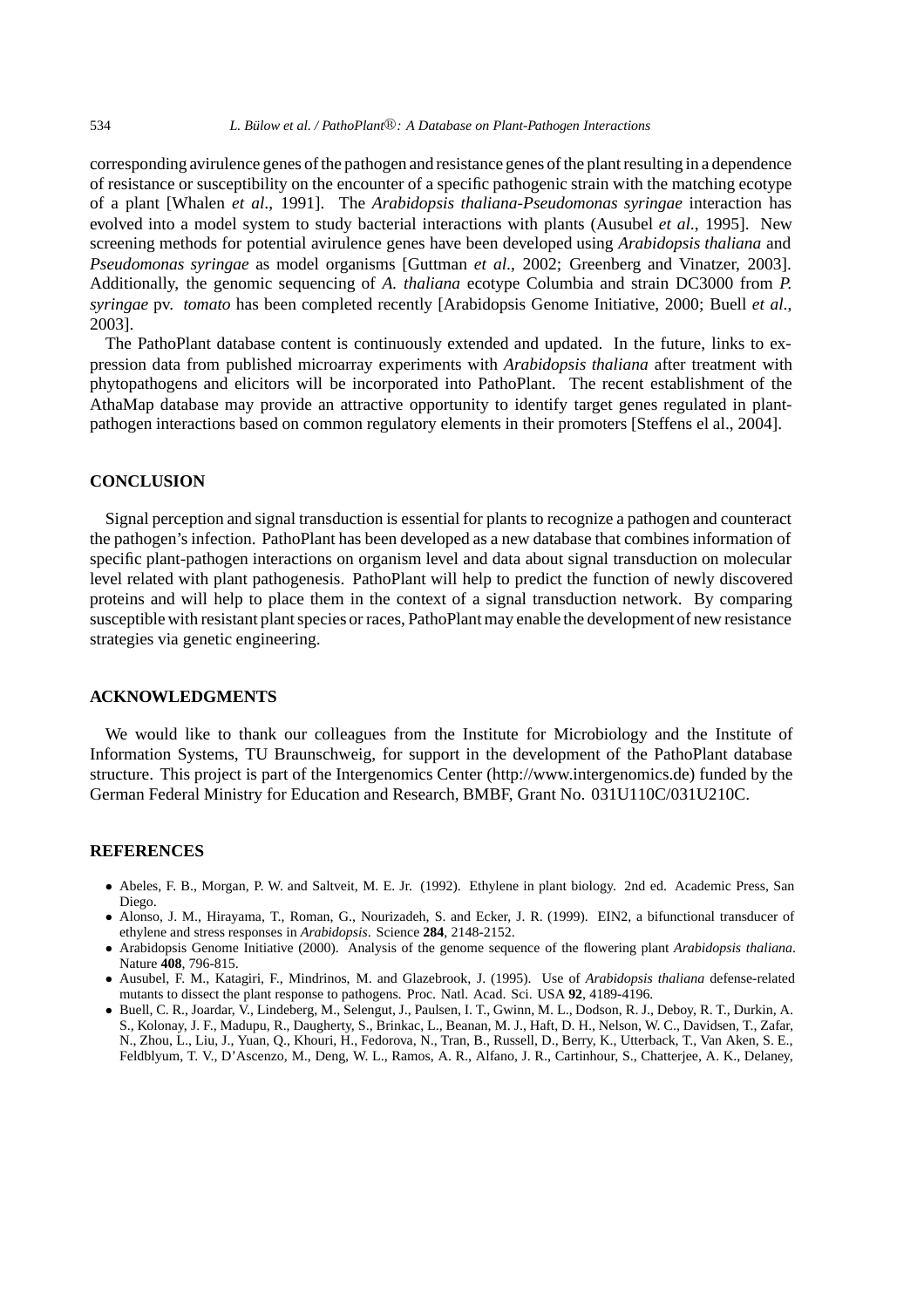T. P., Lazarowitz, S. G., Martin, G. B., Schneider, D. J., Tang, X., Bender, C. L., White, O., Fraser, C. M. and Collmer, A. (2003). The complete genome sequence of the *Arabidopsis* and tomato pathogen *Pseudomonas syringae* pv. *tomato* DC3000. Proc. Natl. Acad. Sci. USA **100**, 10181-10186.

- *•* Chang, C., Kwok, S. F., Bleecker, A. B. and Meyerowitz, E. M. (1993). *Arabidopsis* ethylene-response gene ETR1: similarity of product to two-component regulators. Science **262**, 539-544.
- *•* Chao, Q., Rothenberg, M., Solano, R., Roman, G., Terzaghi, W. and Ecker, J. R. (1997). Activation of the ethylene gas response pathway in *Arabidopsis* by the nuclear protein ETHYLENE-INSENSITIVE3 and related proteins. Cell **89**, 1133-1144.
- *•* Choi, C., Krull, M., Kel, A., Kel-Margoulis, O., Pistor, S., Potapov, A., Voss, N. and Wingender, E. (2004). TRANSPATH<sup>®</sup>- a high quality database focused on signal transduction. Comp. Funct. Genom. 5, 163-168.
- *•* Clark, K. L., Larsen, P. B., Wang, X. and Chang, C. (1998). Association of the *Arabidopsis* CTR1 Raf-like kinase with the ETR1 and ERS ethylene receptors. Proc. Natl. Acad. Sci. USA **95**, 5401-5406.
- *•* Devadas, S. K., Enyedi, A. and Raina, R. (2002). The *Arabidopsis hrl1* mutation reveals novel overlapping roles for salicylic acid, jasmonic acid and ethylene signalling in cell death and defence against pathogens. Plant J. **30**, 467-480.
- *•* Dong, X., Mindrinos, M., Davis, K. R. and Ausubel, F. M. (1991). Induction of *Arabidopsis* defense genes by virulent and avirulent *Pseudomonas syringae* strains and by a cloned avirulence gene. Plant Cell **3**, 61-72.
- *•* Greenberg, J. T. (1997). Programmed cell death in plant-pathogen interactions. Annu. Rev. Plant Physiol. Plant Mol. Biol. **48**, 525-545.
- Greenberg, J. T. and Vinatzer, B. A. (2003). Identifying type III effectors of plant pathogens and analyzing their interaction with plant cells. Curr. Opin. Microbiol. **6**, 20-28.
- *•* Guttman, D. S., Vinatzer, B. A., Sarkar, S. F., Ranall, M. V., Kettler, G. and Greenberg, J. T. (2002). A functional screen for the type III (Hrp) secretome of the plant pathogen *Pseudomonas syringae*. Science **295**, 1722-1726.
- *•* Hammond-Kosack, K. E. and Jones, J. D. (1997). Plant disease resistance genes. Annu. Rev. Plant Physiol. Plant Mol. Biol. **48**, 575-607.
- *•* Hua, J., Chang, C., Sun, Q. and Meyerowitz, E. M. (1995). Ethylene insensitivity conferred by Arabidopsis ERS gene. Science **269**, 1712-1714.
- *•* Hua, J., Sakai, H., Nourizadeh, S., Chen, Q. G., Bleecker, A. B., Ecker, J. R. and Meyerowitz, E. M. (1998). EIN4 and ERS2 are members of the putative ethylene receptor gene family in Arabidopsis. Plant Cell **10**, 1321-1332.
- *•* Kieber, J. J., Rothenberg, M., Roman, G., Feldmann, K. A. and Ecker, J. R. (1993). CTR1, a negative regulator of the ethylene response pathway in *Arabidopsis*, encodes a member of the raf family of protein kinases. Cell **72**, 427-441.
- *•* Knoester, M., van Loon, L. C., van den Heuvel, J., Hennig, J., Bol, J. F. and Linthorst, H. J. M. (1998). Ethylene-insensitive tobacco lacks nonhost resistance against soil-borne fungi. Proc. Natl. Acad. Sci. USA **95**, 1933-1937.
- *•* Kolchanov, N. A., Anan'ko, E. A., Kolpakov, F. A., Podkolodnaia, O. A., Ignat'eva, E. V., Goriachkovskaia, T. N. and Stepanenko, E. L. (2000). Gene networks. Mol. Biol. (Mosk.) **34**, 533-544.
- *•* Kolchanov, N. A., Nedosekina, E. A., Ananko, E. A., Likhoshvai, V. A., Podkolodny, N. L., Ratushny, A. V., Stepanenko, I. L., Podkolodnaya, O. A., Ignatieva, E. V. and Matushkin, Y. G. (2002). GeneNet database: description and modeling of gene networks. In Silico Biol. **2**, 0009.
- Krull, M., Voss, N., Choi, C., Pistor, S., Potapov, A. and Wingender, E. (2003). TRANSPATH<sup>®</sup>: an integrated database on signal transduction and a tool for array analysis. Nucleic Acids Res. **31**, 97-100.
- Lund, S. T., Stall, R. E. and Klee, H. J. (1998). Ethylene regulates the susceptible response to pathogen infection in tomato. Plant Cell **10**, 371-382.
- Matys, V., Fricke, E., Geffers, R., Gössling, E., Haubrock, M., Hehl, R., Hornischer, K., Karas, D., Kel, A. E., Kel-Margoulis, O. V., Kloos, D. U., Land, S., Lewicki-Potapov, B., Michael, H., Munch, R., Reuter, I., Rotert, S., Saxel, ¨ H., Scheer, M., Thiele, S. and Wingender, E. (2003). TRANSFAC: transcriptional regulation, from patterns to profiles. Nucleic Acids Res. **31**, 374-378.
- Münch, R., Hiller, K., Barg, H., Heldt, D., Linz, S., Wingender, E. and Jahn, D. (2003). PRODORIC: prokaryotic database of gene regulation. Nucleic Acids Res. **31**, 266-269.
- Nürnberger, T. and Scheel, D. (2001). Signal transmission in the plant immune response. Trends Plant Sci. 6, 372-379.
- Ouaked, F., Rozhon, W., Lecourieux, D. and Hirt, H. (2003). A MAPK pathway mediates ethylene signaling in plants. EMBO J. **22**, 1282-1288.
- *•* Penninckx, I. A., Thomma, B. P., Buchala, A., Metraux, J. P. and Broekaert, W. F. (1998). Concomitant activation of jasmonate and ethylene response pathways is required for induction of a plant defensin gene in Arabidopsis. Plant Cell **10**, 2103-2113.
- *•* Pontier, D., Balague, C. and Roby, D. (1998). The hypersensitive response. C. R. Acad. Sci. III, Sci. Vie **321**, 721-734.
- *•* Ryals, J., Uknes, S. and Ward, E. (1994). Systemic acquired resistance. Plant Physiol. **104**, 1109-1112.
- Sakai, H., Hua, J., Chen, Q. G., Chang, C., Medrano, L. J., Bleecker, A. B. and Meyerowitz, E. M. (1998). ETR2 is an ETR1-like gene involved in ethylene signaling in *Arabidopsis*. Proc. Natl. Acad. Sci. USA **95**, 5812-5817.